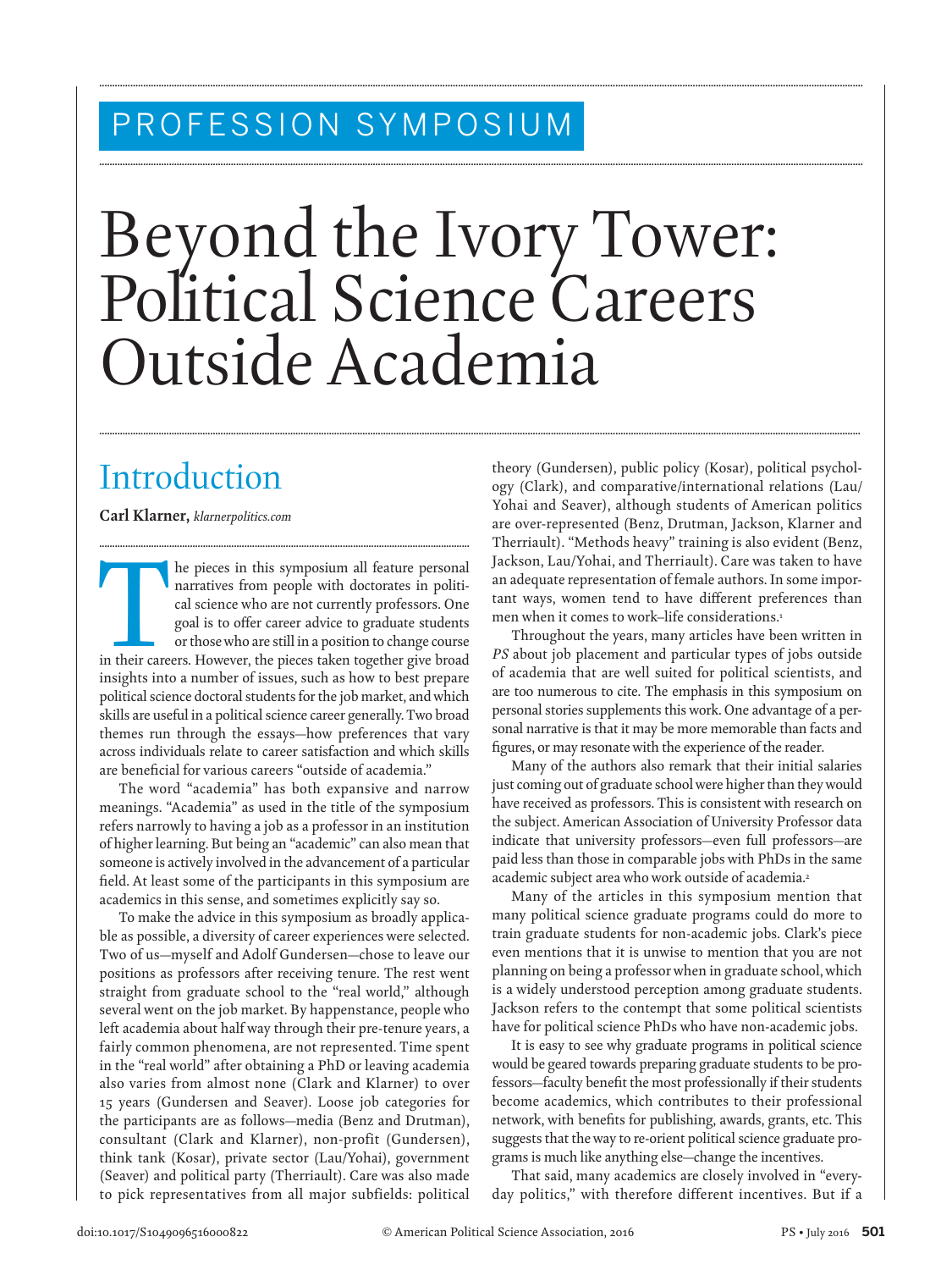#### Profession Symposium: *Careers Outside Academia* **........................................................................................................................................................................................................................................................................................................**

market for talent is national, it is going to have to be a small niche for faculty connections to facilitate job placement for graduate students. Campaign consulting and data driven journalism are good candidates for such markets, but other potential professions for political science PhDs may hire from too many fields for professors to have enough contacts.

eight political science PhD programs in terms of placement at a PhD granting institution obtained tenure track positions in PhD granting departments. The rest either went outside academia, or went to a non-PhD granting institution. Placement rates in other departments are often far lower. Furthermore, faculty have an incentive to encourage these unrealistic

## *Many of the articles in this symposium mention that many political science graduate programs could do more to train graduate students for non-academic jobs.*

**........................................................................................................................................................................................................................................................................................................**

 Academia is also changing in ways that are changing incentives. As grant funding from the government becomes harder to obtain, professors are increasingly looking to private entities to fund their endeavors. But looking away from universities and government for resources constitutes a threat to the fundamental mission of publicly funded research: to empower a small class of people to conduct research, some of which might be unpopular, for the benefit of society.<sup>3</sup> The sentiment that graduate programs should be more outward looking may have unanticipated negative consequences.

 Another reaction to the notion that political science programs do not train their PhDs adequately enough for the "real world" is that a liberal arts education gives people the tools to educate themselves. As long as they are taught how to take in, integrate, critically evaluate, and communicate information, they can apply these capacities to many situations. There are specific skills all political science PhD programs should teach—statistics, for example—but these are being taught now.

 Many symposium participants went on the job market to become academics, and some even mention that they were overconfident in their prospects. But many PhDs in political science are either not placed in a PhD granting institution, or a job outside of academia. Masuoka, Grofman, and Feld (2007) found that only 32% of the PhDs from one of the top expectations, again to further their professional networks. This means that political science graduate students should think carefully about contingency plans beyond being a professor, if being a professor is their primary goal.

 Last, most participants were careful to mention people they worked with in graduate school and how positive their experiences were—and obviously none singled out specific individuals for negative comments. But I instructed the authors to delete all references to specific individuals for brevity, so information with broad applicability would be focused on, and so none of them would be faulted for crimes of omission.

### **N O T E S**

- 1. See http://www.aaup.org/issues/women-academic-profession, accessed January 26, 2016, for resources pertaining to this topic.
- 2. Table C of http://www.aaup.org/reports-publications/2014-15salarysurvey, accessed October 15, 2015.
- 3. See Slaughter and Rhodes (2009) and related work for a discussion of these issues.

## **R E F E R E N C E S**

- Masuoka, Natalie, Bernard Grofman, and Scott L. Feld. 2007. "The Production and Placement of Political Science PhDs." *PS: Political Science & Politics* 40 (2): 361-66.
- Slaughter, Sheila and Gary Rhodes. 2009. Academic Capitalism and the *New Economy: Markets, State, and Higher Education.* Baltimore, MD : John Hopkins University Press .

## **SYMPOSIUM CONTRIBUTORS**

**Jennifer K. Benz** *is a Principal Research Scientist and Deputy Director of The Associated Press-NORC Center for Public Aff airs Research where her research focuses the connection between public policy and citizen engagement. With training and experience in political science, social psychology, and public health, Benz's research uses an interdisciplinary approach in both theory and method with studies that complement survey research with qualitative and experimental methods. Her research has been published in the academic and popular press from outlets ranging from*  Georgetown University Press and Health Affairs to Newsweek *and* NPR *. She can be reached at benz-jennifer@norc.org .* 

**Chelsea Clark** *is the Founder and President of Chelsea Clark Consulting, LLC, a relationship research firm located in Carmel, IN. Chelsea is an* 

*innovative, reliable, detail-oriented researcher. She has expertise in the areas of study design, methodology,*  and data analysis, as well as experience in the fields *of human behavior and psychology, interpersonal relationships, and market research. Clark enjoys observing and analyzing human behavior. She uses her research skills to discover trends and make recommendations in line with consumer expectations. Her business assists corporate, non-profit, and academic leaders achieve their research-related*   $objectives$  and solve complex social scientific questions *by providing excellent consulting services in all facets of the research design and analysis process. She can be reached at chelseajclark86@gmail.com .* 

**Lee Drutman** *is a senior fellow in the program on political reform at New America. He is the author of* The Business of America is Lobbying *(Oxford* 

*University Press, 2015). He writes regularly for*  Polyarchy *, a Vox.com blog. Drutman also teaches in the Center for Advanced Governmental Studies at The John Hopkins University. Prior to coming to New America, Drutman was a senior fellow at the Sunlight Foundation. He has also worked in the US Senate and at the Brookings Institution. He holds a PhD in political science from the University of California, Berkeley and a BA from Brown University. He can be reached at ldrutman@gmail.com .* 

**Adolf G. Gundersen** *is Research Director of the Interactivity Foundation (IF), whose mission is to promote and enhance exploratory civic discussion. Over the past 25 years he has written widely on democratic deliberation and a variety of policy issues. His latest book, co-authored with IF colleague Sue Goodney Lea, is* Let's Talk Politics: Restoring